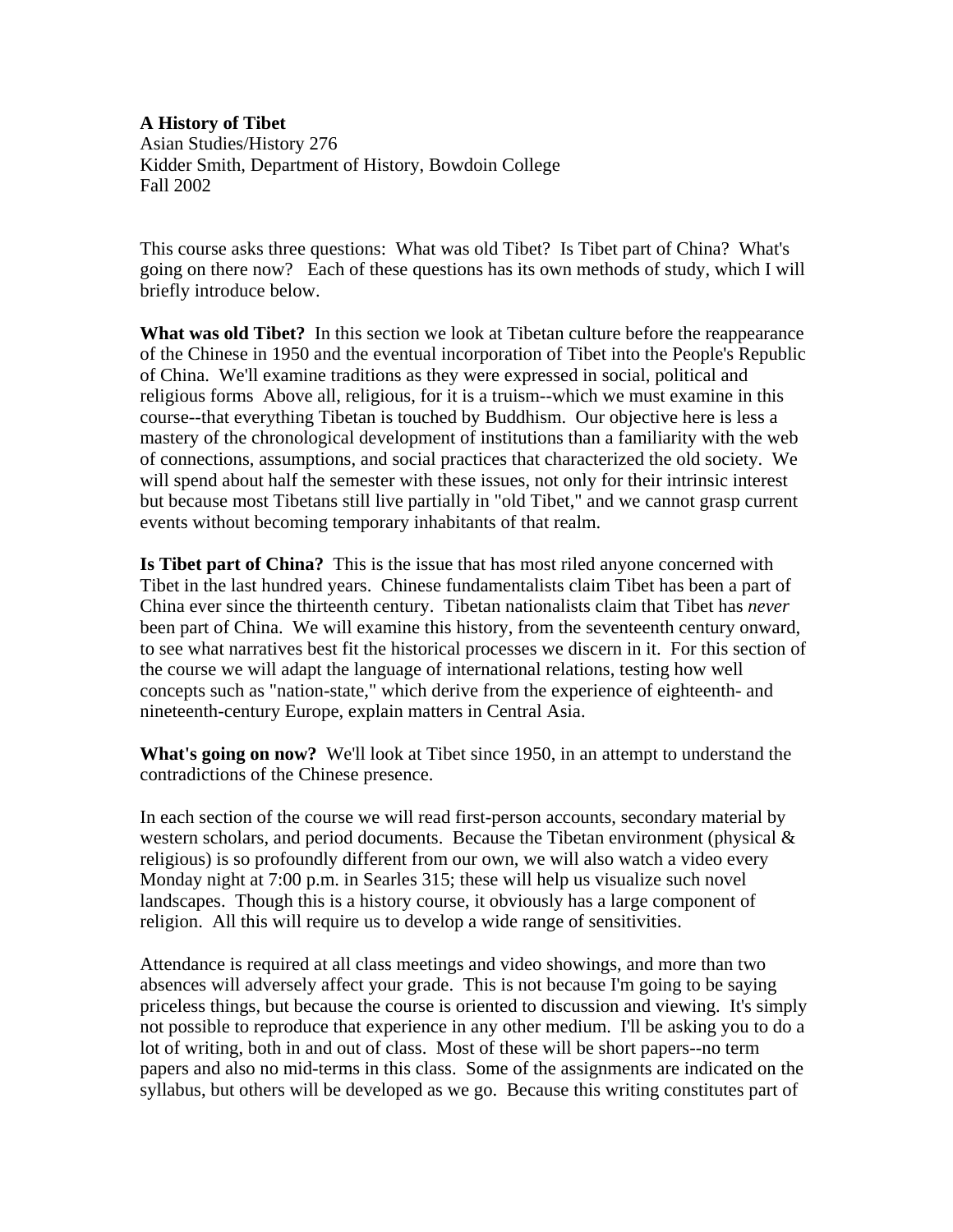your preparation for class, it will be important to do it by the due date, and late papers will not be accepted except for medical reasons. I expect that it will take you between three and four hours per class meeting to complete these diverse tasks.

Instead of a written final exam, we will have individual oral exams in my office. Together as a class we'll develop the questions to be discussed there, so you will be able to prepare effectively. I'll also ask you to suggest a grade for yourself on class participation, broadly defined to include in-class contributions, effort and so on. We will need to establish a set of criteria on class participation that we all find acceptable. I'll ask you to bring a short self-evaluation statement with you to the oral exam.

I will not put grades on your written work, though I will make extensive comments. However, if you're concerned about your grade at any point in the course, please come see me. I will also offer everyone the chance for a mid-term grade check--I'll require this of first-year students in the course. **Be sure to save all your written work**, because I will ask you to turn it in to me with your final paper at the semester's end. The final grade will be determined on the basis of short papers (65%), final exam (15%), and class participation (20%). My office is at 38 College Street. Office hours are Tuesday and Wednesday, 9:30 to 11:00, and by appointment. My phone is -3524, and my e-mail address is <kidder>.

The following books should be available for purchase in the basement of Moore Hall: Siebenschuh and Tashi Tsering, *The Struggle for Modern Tibet*

Tom Grunfeld, *The Making of Modern Tibet* Heinrich Harrer, *Seven Years in Tibet*  Lobsang Lhalungpa, *Life of Milarepa*  Walpola Rahula, *What the Buddha Taught* R. A. Stein, *Tibetan Civilization* Chögyam Trungpa, *Journey Without Goal*

## **Question 1: WHAT WAS OLD TIBET?**

Beginning with four introductions: to the land, its history, to Buddhism, and to Tibet in the late 1940s.

Monday, 9 September--getting started

Tonight, Monday evening, 7:00 p.m. in Searles 315: video showing of *Tibet--Where Continents Collide*, a geological introduction to Tibet, and *Tibet--the Lost Mystery*, which tells the history of Tibet from 1900-1950. Total running time: about two hours.

Wednesday, 11 September--looking at the land Assignments:

- Please read quickly through the handout *Tibet--Where Continents Collide*, pp. 2 10. Don't worry much about technical geological terms.
- Make a sketch map of Tibet, showing places indicated on the hand-out. To get everything in, please stick two ordinary-sized pieces of paper together.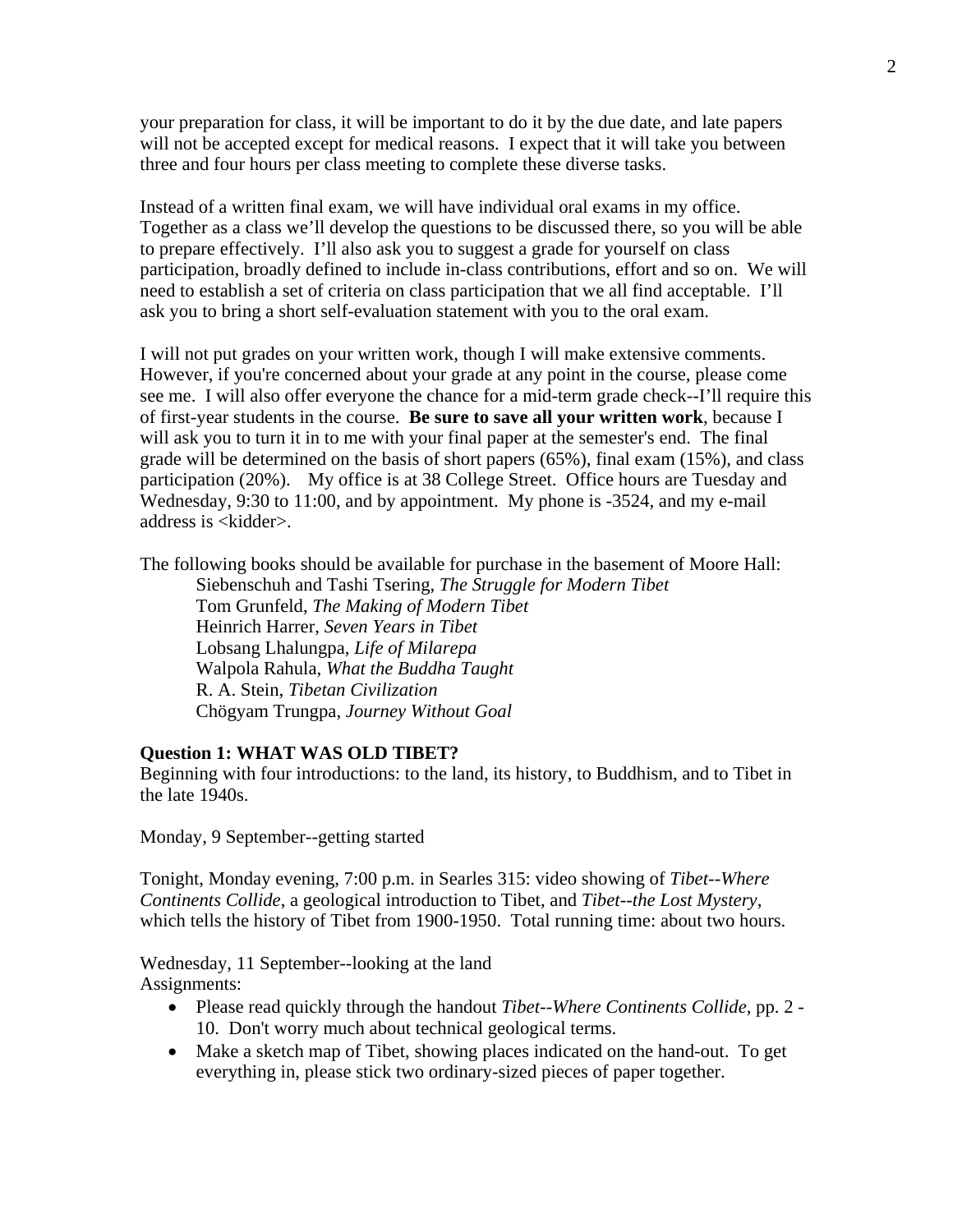Monday, 16 September--looking at the history (1) Assignment:

• Write a five page account of Tibetan history. Steal this from an encyclopedia or similar source, but don't use Tom Grunfeld's *The Making of Modern Tibet*, which we'll get to later on. Devote about two pages to the early period, up to 1400 or so; and one page each to 1400 to about 1800; 1800 to 1950; and 1950 to the present.

Monday night video, 7:00, Searles 315: *Tibet--the Bamboo Curtain Falls*, the history of Tibet after 1950. Running time: about one hour.

Wednesday, 18 September--looking at the history (2) Assignment:

• Read R. A. Stein, *Tibetan Civilization*, chapter 1, "Habitat and Inhabitants," pp. 19 - 44. Read this quickly, as confirmation of what you already know. Don't blow it by getting bogged down in names!

Monday, 23 September--Heinrich Harrer Assignment:

• Please read *Seven Years in Tibet* from the beginning through chapter 6. Harrer gives much information that will help us answer all three questions I am posing in this course. Use your sketch-map of Tibet to trace his trip thus far (privately--not to hand in).

Monday night video: *Footprint of the Buddha* (one hour).

Wednesday, 25 September--Buddhism: the Hinayana (1) Assignment:

• Please read Rahula, *What the Buddha Taught*, pages 1 to 89.

Monday, 30 September--Buddhism: the Hinayana (2) Assignment:

• Write one page: What is Buddhism? Base your paper on *What the Buddha Taught* and the video we have seen.

Monday night video: *Himalaya* (about two hours).

Wednesday, 2 October--Harrer in Lhasa (1) Assignment:

• *Seven Years in Tibet*, chapters 7 - 11.

Monday, 7 October--Buddhism: the Mahayana Assignment:

• Read the handout on Mahayana Buddhism.

Monday video: *Seven Years in Tibet* (about two hours).

Wednesday, 9 October--Harrer in Lhasa (2)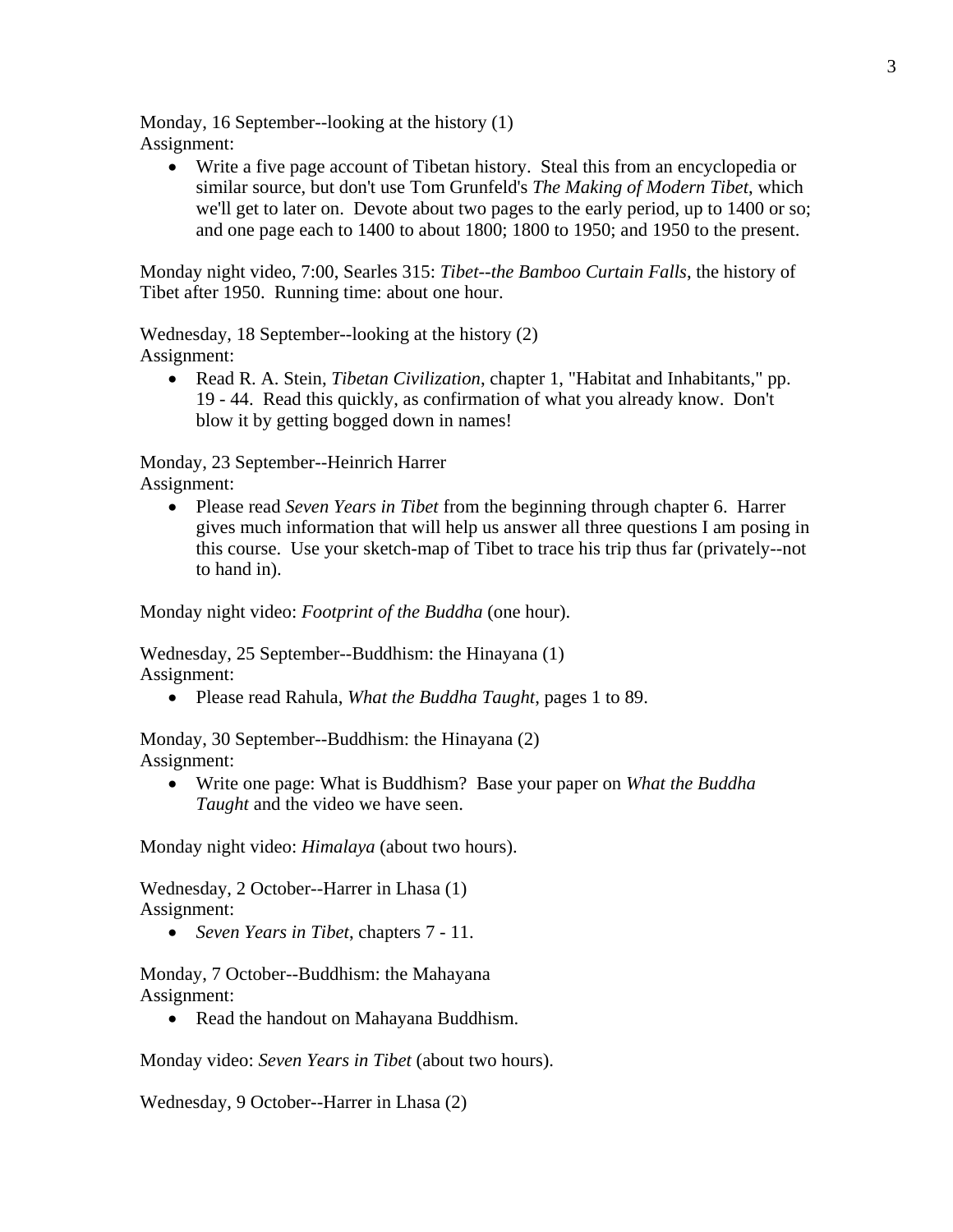Assignments:

- *Seven Years in Tibet*, chapter 12 to end.
- Please read Goldstein's account of the incident that Harrer calls "an attempted" *coup d'état*," which is found on pages 464 - 521 of *A History of Modern Tibet*. Write a page on the nature and conduct of Tibetan politics.

Monday, 14 October--fall break

Wednesday, 16 October--Tibetan social organization

Assignments:

- Please read Goldstein's "Introduction: Tibetan Society," pp. 1 37. Go over this with great care, as it sets out some basic structures of Tibetan social organization as they existed at the end of the pre-modern period.
- Grunfeld, *The Making of Modern Tibet*, chapter 1, "Tibet As It Used To Be." [Go on to next page for more assignments.]
- Stein, *Tibetan Civilization*, "Epilogue," pp. 289 92, on "feudalism" and the comparison to Europe.
- Siebenschuh and Tashi Tsering, *The Struggle for Modern Tibet*, pp. vii 34. (You own these last three books.)

Monday, 21 October--Vajrayana Buddhism and society (1) Assignments:

• *The Life of Milarepa*, chapters 1 - 6, pp. 9 - 107.

Monday video: *Tibetan Buddhism--Cycles of Interdependence*, on daily life in culturally-Tibetan Ladakh. (About an hour.)

Wednesday, 23 October--Vajrayana Buddhism and society (2) Assignments:

• *Journey Without Goal*, pp. 1-6, 19-63, 87-99, and 133-42.

Monday, 28 October--Vajrayana Buddhism and society (3) Assignment:

• Handout from the *Hevajra Tantra*.

Monday video: *The Fields of the Senses* (about an hour).

## **Question 2: IS TIBET PART OF CHINA?**

Wednesday, 30 October--Central Asia in the 1700's: Manchus and Mongols (1)

Assignment:

- Stein, *Tibetan Civilization*, pp. 75 91.
- Grunfeld, *The Making of Modern Tibet*, chapters 2 & 3.

Monday, 4 November--Central Asia in the 1700's: Manchus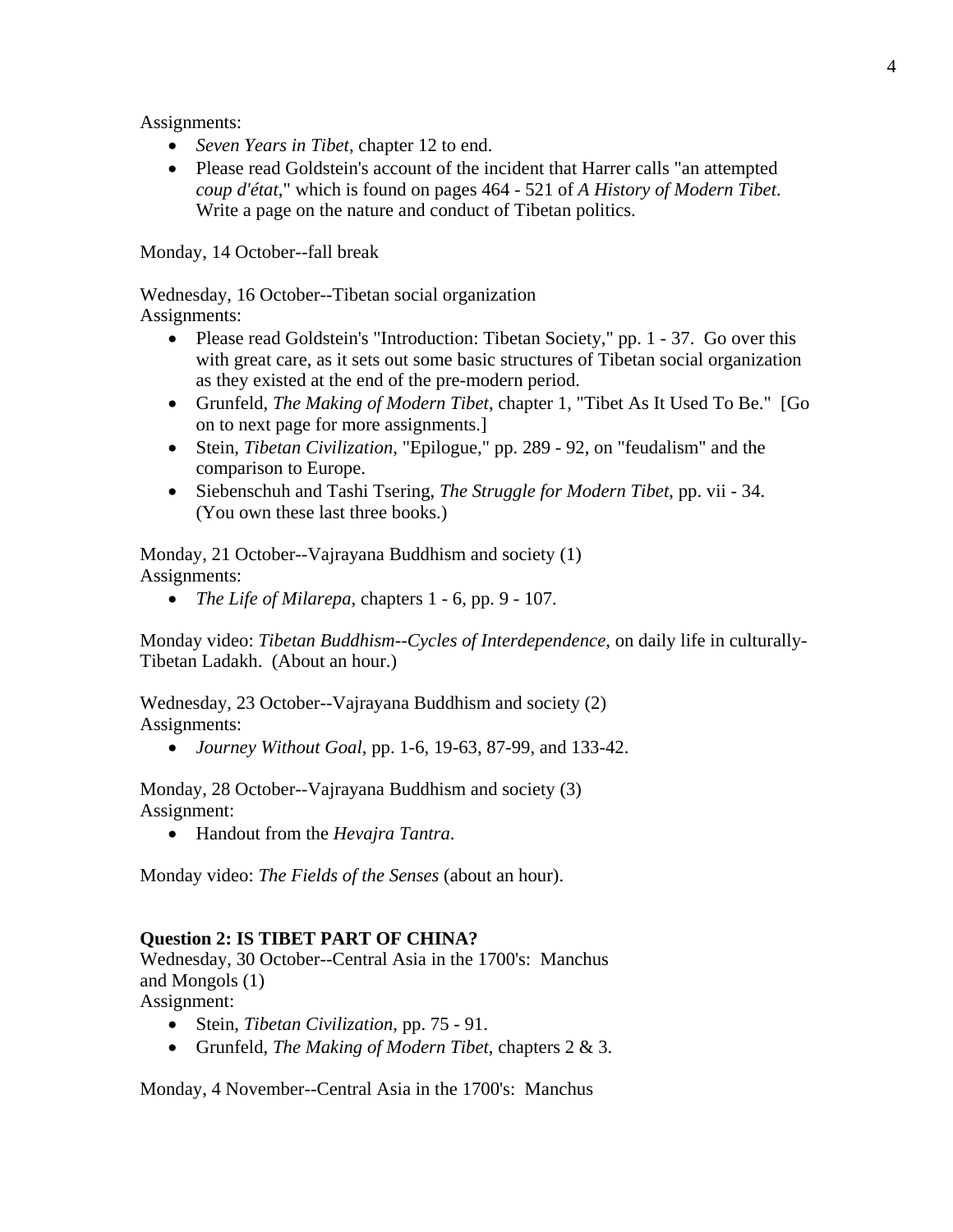and Mongols (2) Assignment:

- From the *Cambridge History of China*, please read the article by Joseph Fletcher, "Ch'ing Inner Asia *c.* 1800," pp. 35 - 39 and 90 - 106.
- Zahiruddin Ahmad, *China and Tibet, 1708-1959*.

Monday video: *The Cup* (about two hours).

Wednesday, 6 November--Central Asia in the 1800s: India, the British, and the Russians Assignment:

• In *The Pundits*, read Chapter Seven, "A Hardy Son of Soft Bengal," pp. 193 - 213.

Monday, 11 November--Tibetan options & world politics, 1900-1950. Assignments:

- Grunfeld, *The Making of Modern Tibet*, chapters 4 & 5
- Goldstein, *A History of Modern Tibet*, "Conclusion: The Demise of the Lamaist State," pp. 815-24.

Monday video: *Heart of Tibet* (about an hour).

## **Question 3: WHAT'S GOING ON NOW?**

Wednesday, 13 November--hard times in the Middle Kingdom (1) Assignments:

- Subscribe electronically to the World Tibet News.
- June Teufel Dreyer, *China's Forty Millions--Minority Nationalities*, pp. 7 41.
- Tashi Tsering, *The Struggle for Modern Tibet*, pp. 35 88.

Monday, 18 November--hard times in the Middle Kingdom (2) Assignment:

• Tashi Tsering, *The Struggle for Modern Tibet*, pp. 89 - 168.

Monday video: *My Husband Doesn't Mind if I Disco* (30 minutes).

Wednesday, 20 November--meanwhile in Tibet: 1950-1980 Assignments:

- Grunfeld, *The Making of Modern Tibet*, chapters 6 9.
- "The Seventeen-Point Agreement"
- Handout: "The Resolution on Carrying out Democratic Reform," 17 July 1959.
- Han Suyin, *Lhasa, the Open City*, pp. 139 153.

Thanksgiving break

Monday, 2 December--1980 to the present

Assignments:

- Grunfeld, *Modern Tibet*, chapters 11 and 12.
- Tashi Tsering, *The Struggle for Modern Tibet*, pp. 169 201.